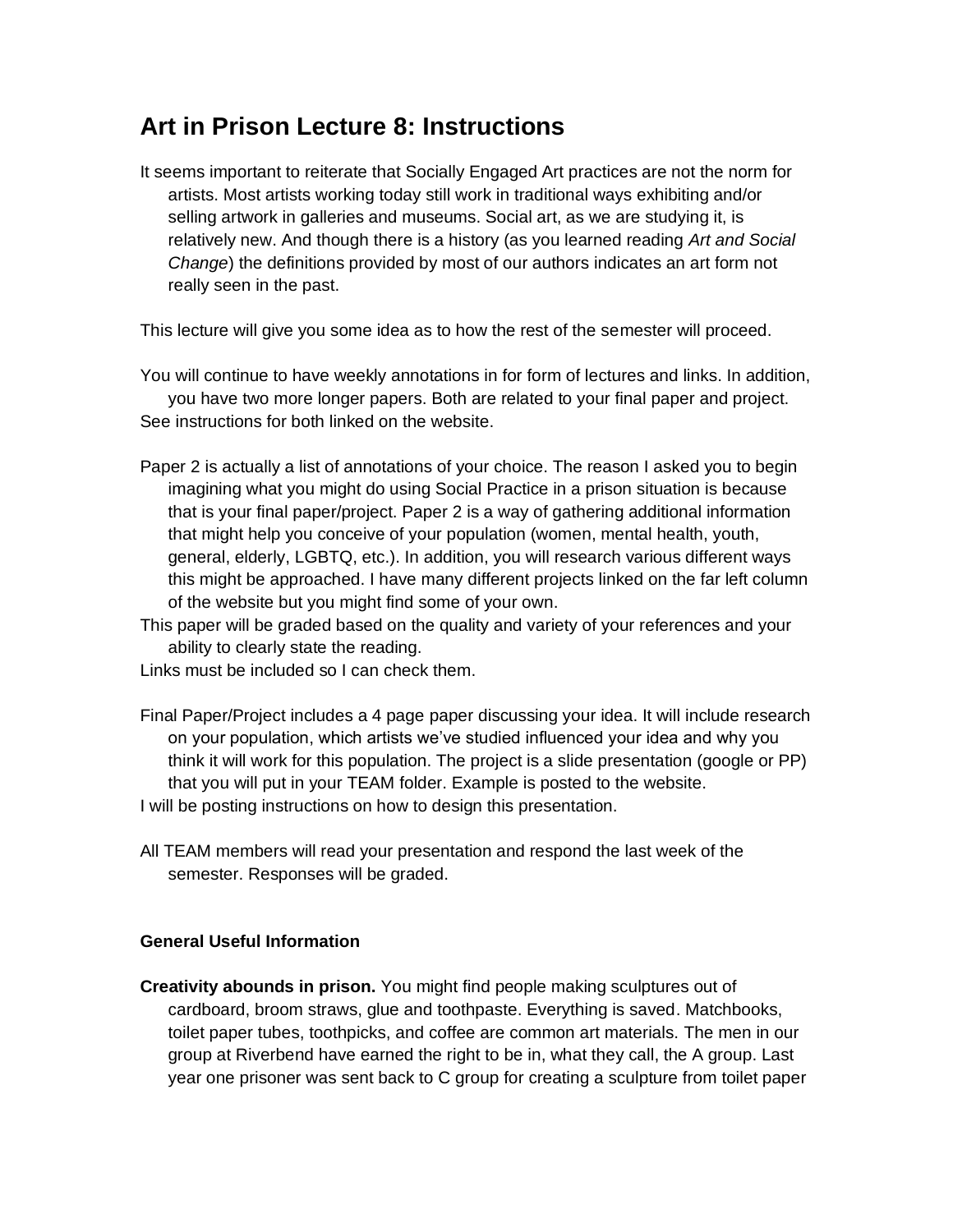rolls, items considered contraband. He was no longer able to return to the art group for at least two years as he earned back the rights.

- Many prisoners approach art class as merely an opportunity to be out of their cells, many having to stay there 23 hours per day. Some come to be part of a group where they are shown kindness and respect, something they rarely get in prison. Those men in our group, and from what I hear generally, avoid feeling real emotions and stop short of revealing much about themselves in their work. Stereotypical and schematic images are popular as those are popular for graffiti and tattoos. One reason we bring art classes that encourage skills and idea development is to provide more opportunities for expression.
- As we have read, and I have found, that developing trust is an essential aspect of working inside. The men in our group joke about the various projects I bring in for them even making fun of me the night the electricity went out. In the 10 minutes or so before 'lock down' I just kept talking, using the scant light from high windows to illuminate the samples I was showing them. We laugh and joke in the two hours we have together allowing the men to momentarily forget where they are. It's a form of escape.
- Most of the prisoners we work with transform their cells with artwork, pictures, etc. With strict rules about what is allowed and not allowed, they find ways to decorate with hand-crafted objects so their cells become home. For our men in particular, those on Death Row, the possibility of leaving is very slim. Most will die there, one way or another. They even refer to going back to the cell block as, 'going back to the house' as if they were just hanging out in the neighborhood.
- For art therapists, self expression and emotional release are the most important reasons to make art. However, art can serve a range of functions in prison including creating connections between prison populations and those on the outside.
- One of the few benefits of incarceration is the opportunity for self-reflection and personal growth. Every one of the men in our group at Riverbend says he is not the man today who committed the crime. Many of them have been on death row for over 20 years as appeals and stays of execution persist. Facing a life in prison is a difficult thing to accept once one has witnessed grown and changed.
- Transgressing against society, getting caught, submitting to police interrogation and community censure, losing liberty and social standing and facing lengthy separation from friends and family create enormous gut wrenching emotion with guilt often the most overwhelming emotion of all. With little opportunity to express emotions, whether anger, guilt, confusion, or sadness (tears being signs of weakness), art provides an outlet for emotion.

In prison, art can be a way of dealing with emotions and discovering things about self.